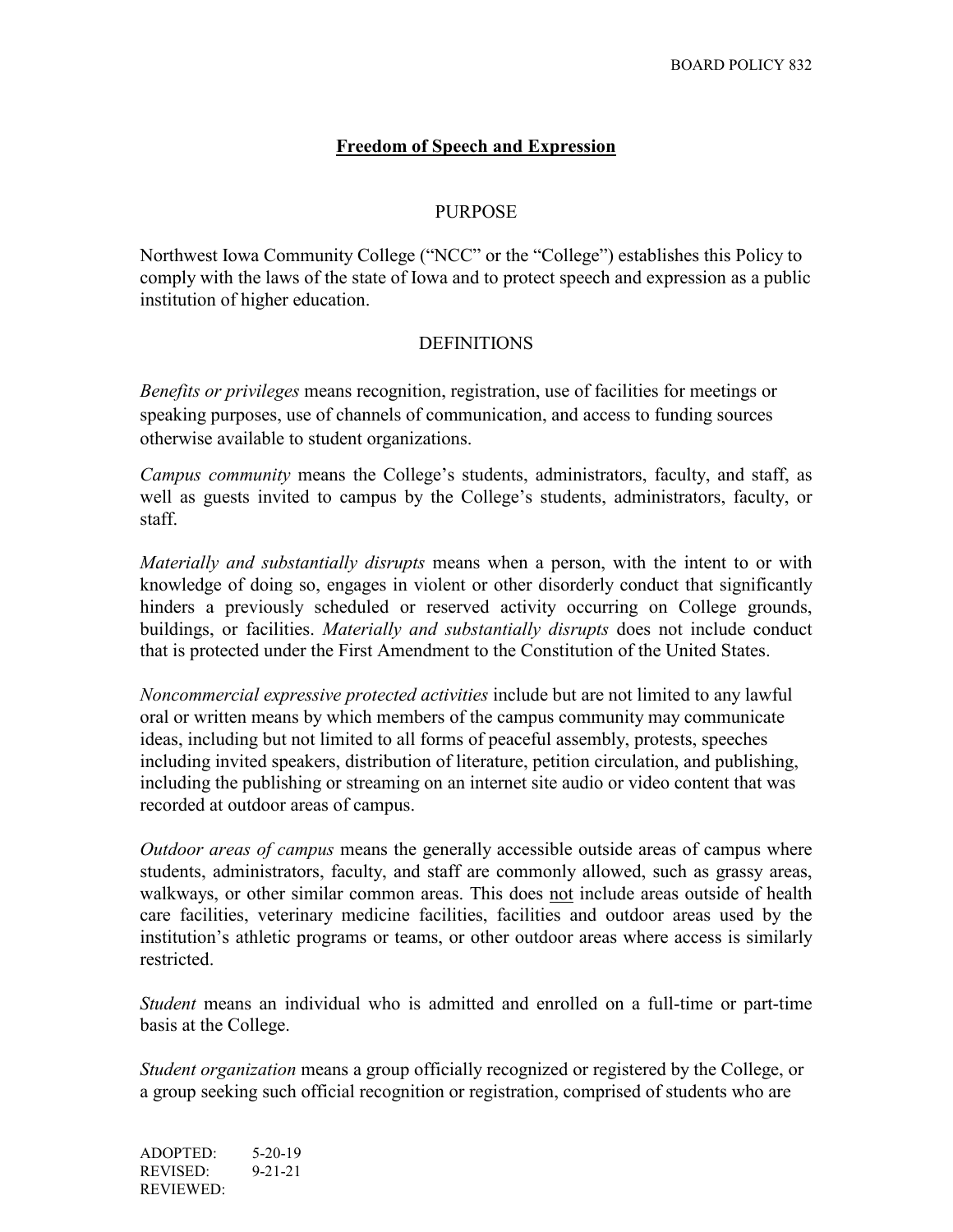admitted and in attendance at the College and who receive, or are seeking to receive, student organization benefits or privileges through the College.

## POLICY

### I. Role of the College as a Public Institution of Higher Education

The primary function of an institution of higher education is the discovery, improvement, transmission, and dissemination of knowledge by means of research, teaching, discussion, and debate. To fulfill this function, the institution must strive to ensure the fullest degree of intellectual freedom and free expression allowed under the First Amendment to the Constitution of the United States. This Policy is made and published by the College to prohibit intellectual restrictions and penalties based on protected speech, including political speech, to the fullest extent of the First Amendment of the United States Constitution.

It is not the proper role of an institution of higher education to shield individuals from speech protected by the First Amendment to the Constitution of the United States, which may include ideas and opinions the individual finds unwelcome, disagreeable, or even offensive.

It is the proper role of an institution of higher education to encourage diversity of thought, ideas, and opinions and to encourage, within the bounds of the First Amendment to the Constitution of the United States, the peaceful, respectful, and safe exercise of First Amendment rights.

Students and faculty have the freedom to discuss any problem that presents itself, to assemble, and to engage in spontaneous expressive activity on campus, within the bounds of established principles of the First Amendment to the Constitution of the United States, and subject to reasonable time, place, and manner restrictions that are consistent with established First Amendment principles.

Annual training shall be provided to the College's students, faculty, and staff on free speech and First Amendment protections.

II. Public Forums on Campus

The *outdoor areas of campus* are public forums, open on the same terms to any invited speaker, subject to reasonable time, place, and manner restrictions that are consistent with established principles of the First Amendment to the Constitution of the United States.

The *College* may designate other areas of campus available for use by the *campus community*. All access to designated areas will be granted on a viewpoint-neutral basis.

The College may maintain and enforce clear, published, and reasonable viewpoint-neutral time, place, and manner restrictions that are narrowly tailored in furtherance of a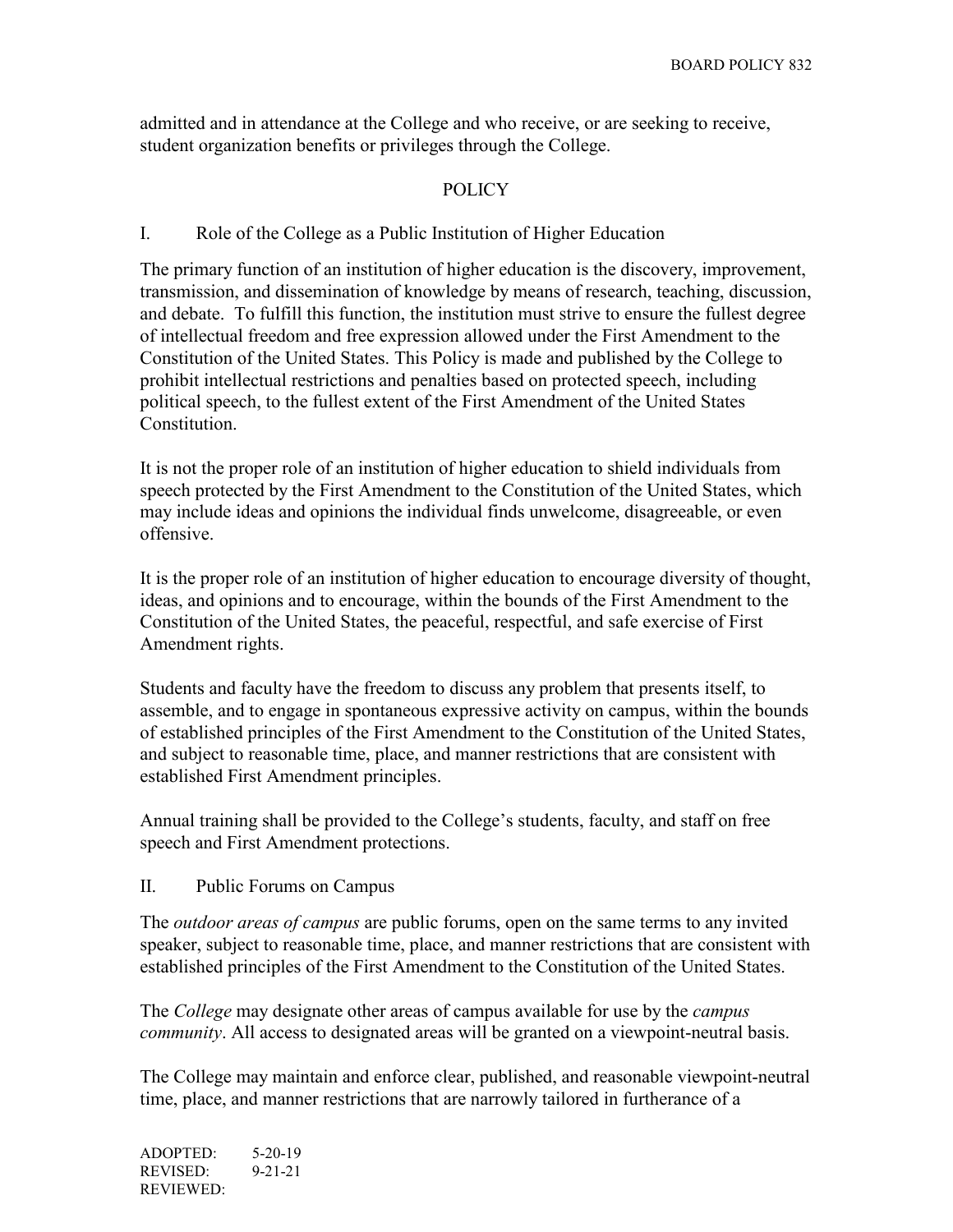significant institutional interest, but shall allow members of the *campus community* to engage in spontaneous protected activities as described above. If the College places restrictions, it shall provide ample alternative means of expression.

Except as provided in this Policy, and subject to reasonable time, place, and manner restrictions, the College shall not designate any area of campus a free-speech zone or otherwise create policies restricting expressive activities to a particular outdoor area of campus.

### III. Protected Activities

Members of the *campus community* shall be freely permitted to engage in *noncommercial expressive activity* in *outdoor areas of campus*, subject to reasonable time, place, and manner restrictions, and as long as the member's conduct is not unlawful, does not impede others' access to a facility or use of walkways, and does not disrupt the functioning of the College.

Protected activities shall also include the right of student expression in a counter demonstration held in an *outdoor area of campus*, as long as the conduct at the counter demonstration is not unlawful, does not materially and substantially prohibit the free expression of others, and does not impede others' access to a facility or use of walkways.

If any faculty member of the College is found to have knowingly restricted the protected speech of a student or otherwise penalized a student for exercising protected speech or activities, while citing violation of the Student Conduct Code or other applicable policies or procedures for student conduct, the faculty member is subject to discipline up to and including termination under the applicable faculty policies, procedures, and Iowa law based on the totality of the facts.

In all instances, College faculty and staff (including extracurricular coaches) may support a student's First Amendment rights without fear of discipline by the College.

### IV. Non-Protected Activities

Nothing shall prevent the College from prohibiting, limiting, or restricting expression and/or expressive activity that is not otherwise protected by the First Amendment to the Constitution of the United States. Non-protected activities include, but are not limited to:

- a threat of serious harm:
- expression directed or likely directed to provoke imminent unlawful action;
- harassment, including but not limited to expression which is so severe or pervasive and subjectively and objectively offensive that the expression unreasonably interferes with an individual's access to educational opportunities or benefits provided by the College;
- physical violence;
- obscenity.